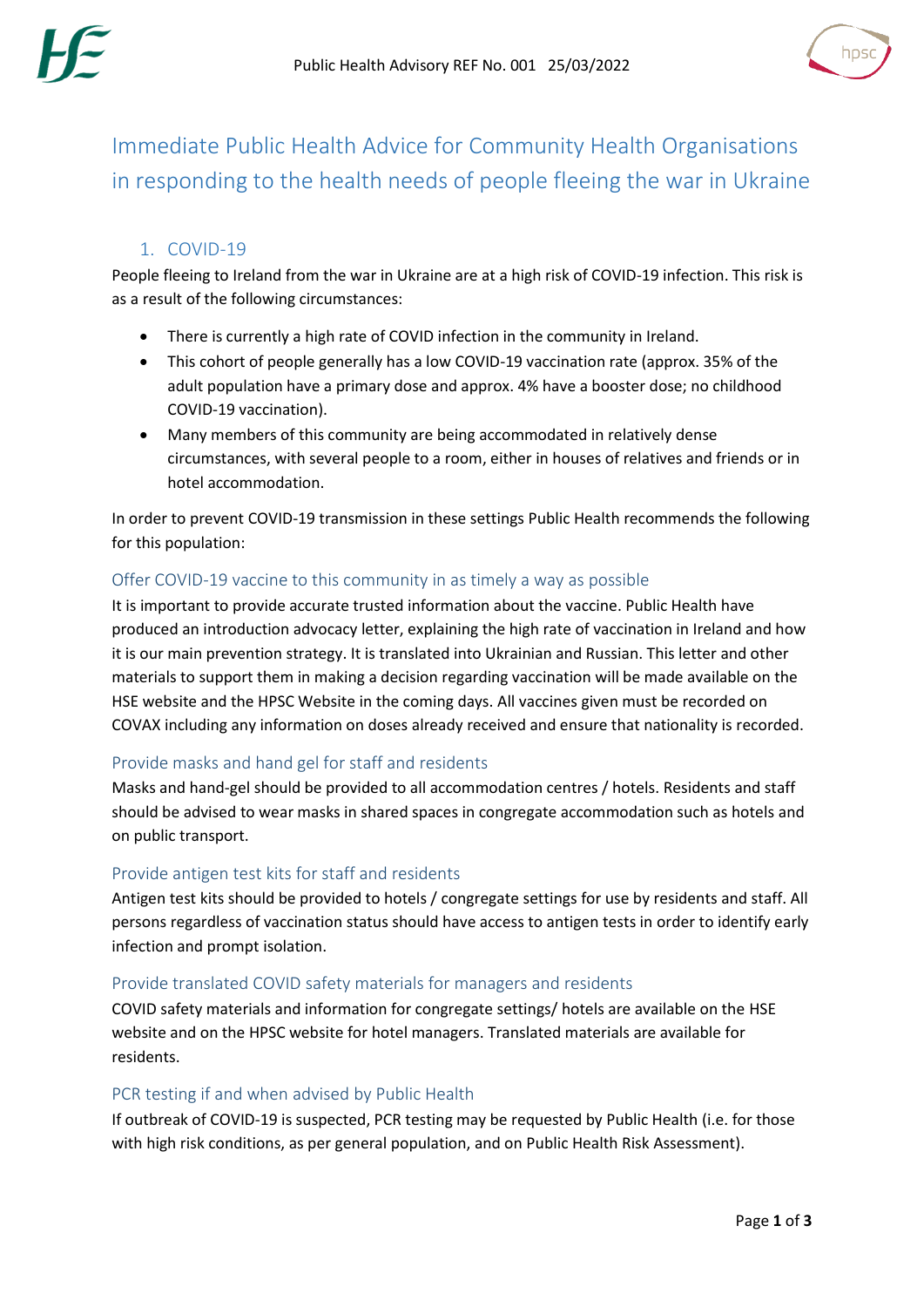Prevention of outbreaks is paramount. Appropriate control measures will be advised following a risk assessment by Public Health.

## 2. Health needs assessment

While a baseline health needs assessment on each individual is desirable, it is important that across CHOs the data collected is consistent and that a sustainable process is set up which is compatible with GP electronic systems including immunisation information systems. It is important that if the HSE collects information it has the ability to respond to the needs identified.

A joint ECDC, UNHCR, IOM, WHO, UNICEF health needs assessment tool to support front line health care workers to guide individual health assessment is expected in the coming days. In the meantime, HSE Public Health has developed an interim tool. Two CHO areas are planning to pilot this baseline health needs assessment in the coming days. They will evaluate and report back on this approach and the process will be adjusted as necessary. The final agreed health needs assessment tool will be circulated to CHOs as soon as possible.

# 3. Immunisation and other health assessment

It is likely that primary care services such as immunisation and other health assessments may have to be delivered for congregated accommodation settings by CHOs. To this end it is prudent to start planning for this and to start identifying a potential community response team consisting of medical, nursing and administration staff in addition to Ukrainian colleagues and trusted leaders who will be able to support the process. The National Immunisation Office will be available to support immunisations via community operations to ensure a consistent, evidence based and equitable response with appropriate recording. Suitability of the congregated settings as a location to deliver this care should be considered with contingency plans in place if an alternative location is required (e.g. dedicated assessment hub with appropriate IPC measures).

#### Immunisation priorities are as follows;

- 1. Every adult and eligible child should be offered COVID-19 vaccine if not already fully vaccinated (including booster).
- 2. Every child should be vaccinated according to the Irish immunisation schedule <https://www.hse.ie/eng/health/immunisation/pubinfo/pcischedule/immschedule/>
	- a. If there is no accurate immunisation history, they should be treated as unimmunised
	- b. If there is an accurate history or evidence of immunisation the child should be offered any necessary catch-up immunisations to transfer them to the Irish immunisation schedule as per guidance [https://www.hse.ie/eng/health/immunisation/hcpinfo/hcppci/tips-catch-up-feb-](https://www.hse.ie/eng/health/immunisation/hcpinfo/hcppci/tips-catch-up-feb-2022.pdf)[2022.pdf](https://www.hse.ie/eng/health/immunisation/hcpinfo/hcppci/tips-catch-up-feb-2022.pdf)
- 3. All pregnant women should be offered all appropriate immunisations including pertussis, influenza and COVID-19[. https://www.hse.ie/eng/health/immunisation/pubinfo/pregvaccs/](https://www.hse.ie/eng/health/immunisation/pubinfo/pregvaccs/)
- 4. All school aged children should be offered appropriate immunisation as per the Irish schedule.<https://www.hse.ie/eng/health/immunisation/pubinfo/schoolprog/>
	- a. If there is no accurate immunisation history, they should be treated as unimmunised
	- b. If there is an accurate history or evidence of immunisation the school-aged child should be offered any necessary catch-up immunisations to transfer them to the Irish immunisation schedule as per guidance